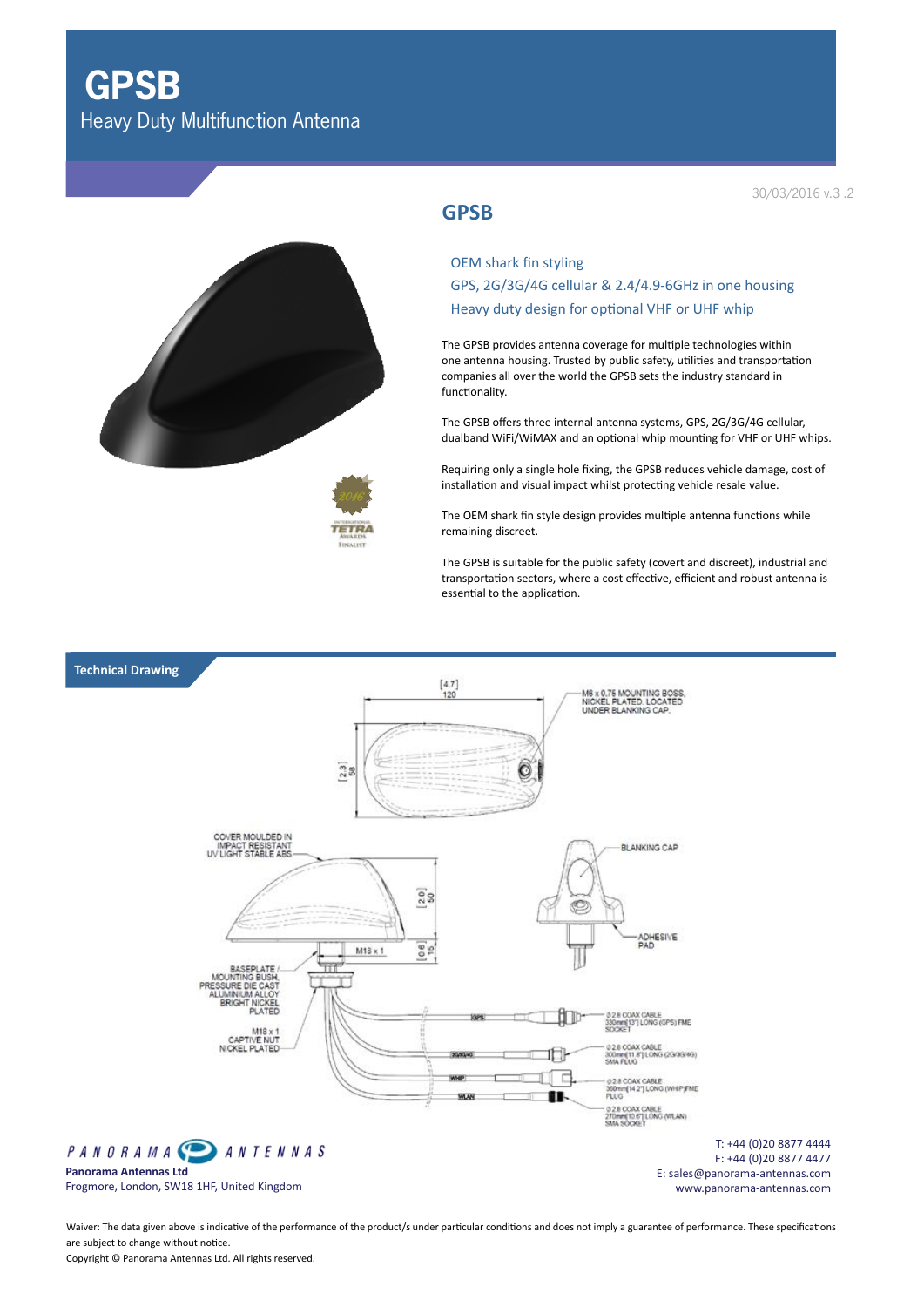| Part No.                                             |                     |                                                  |  |
|------------------------------------------------------|---------------------|--------------------------------------------------|--|
|                                                      |                     | <b>GPSB</b>                                      |  |
| <b>Electrical Data</b>                               |                     |                                                  |  |
| <b>Frequency Range</b><br>(MHz)                      | Element 1           | 1575                                             |  |
|                                                      | Element 2           | 698-960, 1710-2170, 2500-2700                    |  |
|                                                      | Element 3           | 2200-2700 & 4900-6000                            |  |
|                                                      | Element 4           | Dependent on selected whip                       |  |
| <b>Operational Bands</b>                             | Element 1           | <b>GPS</b>                                       |  |
|                                                      | Element 2           | 2G/3G/4G                                         |  |
|                                                      | Element 3           | 2.4GHz WLAN / Public Safety 4.9GHz / 5.8GHz WIFI |  |
|                                                      | Element 4           | Dependent on selected whip                       |  |
| Peak gain: Isotropic                                 | Element 2           | 1dBi                                             |  |
|                                                      | Element 3           | 2dBi                                             |  |
| Polarisation                                         |                     | Vertical                                         |  |
| Pattern                                              |                     | Omni-directional                                 |  |
| Impedance                                            |                     | $50\Omega$                                       |  |
| Max Input Power (W)                                  |                     | Internal elements 25W / main whip 60W            |  |
| <b>GPS Data</b>                                      |                     |                                                  |  |
| 1575                                                 |                     |                                                  |  |
| Frequency Range (MHz)<br><b>VSWR</b>                 |                     | $<$ 1.5:1 $\pm$ 4MHz                             |  |
| Gain: LNA                                            |                     |                                                  |  |
| Polarisation                                         |                     | 26dB                                             |  |
|                                                      |                     | <b>Right Hand Circular</b>                       |  |
| <b>Operating Voltage</b>                             |                     | 3-5V DC (fed via coax)                           |  |
| Current                                              |                     | <b>Typical 15mA</b>                              |  |
| <b>Mechanical Data</b><br>Dimensions (inches) Length |                     |                                                  |  |
|                                                      | <b>Total Height</b> | 2(50 mm)                                         |  |
|                                                      |                     | 4.72 (120 mm)                                    |  |
|                                                      | Width               | $2.3(58$ mm)                                     |  |
| Operating Temp (°C)                                  |                     | $-40^{\circ}$ / 176°F (-40° / +80°C)             |  |
| Material                                             |                     | Impact resistant UV light stabilised ABS         |  |
| Colour                                               |                     | <b>Black</b>                                     |  |
| <b>Ingress Protection</b>                            |                     | IP66 (Cert No. 45213)                            |  |
| Weight (g)                                           |                     | 215                                              |  |
| Cable Data                                           |                     |                                                  |  |
| Cable Type                                           | Whip                |                                                  |  |
|                                                      | <b>GPS</b>          | <b>RG174</b>                                     |  |
|                                                      | Cellular            |                                                  |  |
|                                                      | <b>WLAN</b>         |                                                  |  |
| Diameter (inches)                                    | Whip                |                                                  |  |
|                                                      | GPS                 | $0.11$ (2.8 mm)                                  |  |
|                                                      | Cellular            |                                                  |  |
|                                                      | <b>WLAN</b>         |                                                  |  |
| Length (inches)                                      | Whip                | 14 (360 mm)                                      |  |
|                                                      | GPS                 | 13 (330 mm)                                      |  |
|                                                      | Cellular            | 12 (300 mm)                                      |  |
|                                                      | <b>WLAN</b>         | 11 (270 mm)                                      |  |
| Termination                                          | Whip                | FME plug                                         |  |
|                                                      | <b>GPS</b>          | FME socket                                       |  |
|                                                      | Cellular            | SMA plug                                         |  |
|                                                      | <b>WLAN</b>         | <b>SMA socket</b>                                |  |

Waiver: The data given above is indicative of the performance of the product/s under particular conditions and does not imply a guarantee of performance. These specifications are subject to change without notice.

Copyright © Panorama Antennas Ltd. All rights reserved.

## PANORAMA **PANTENNAS**